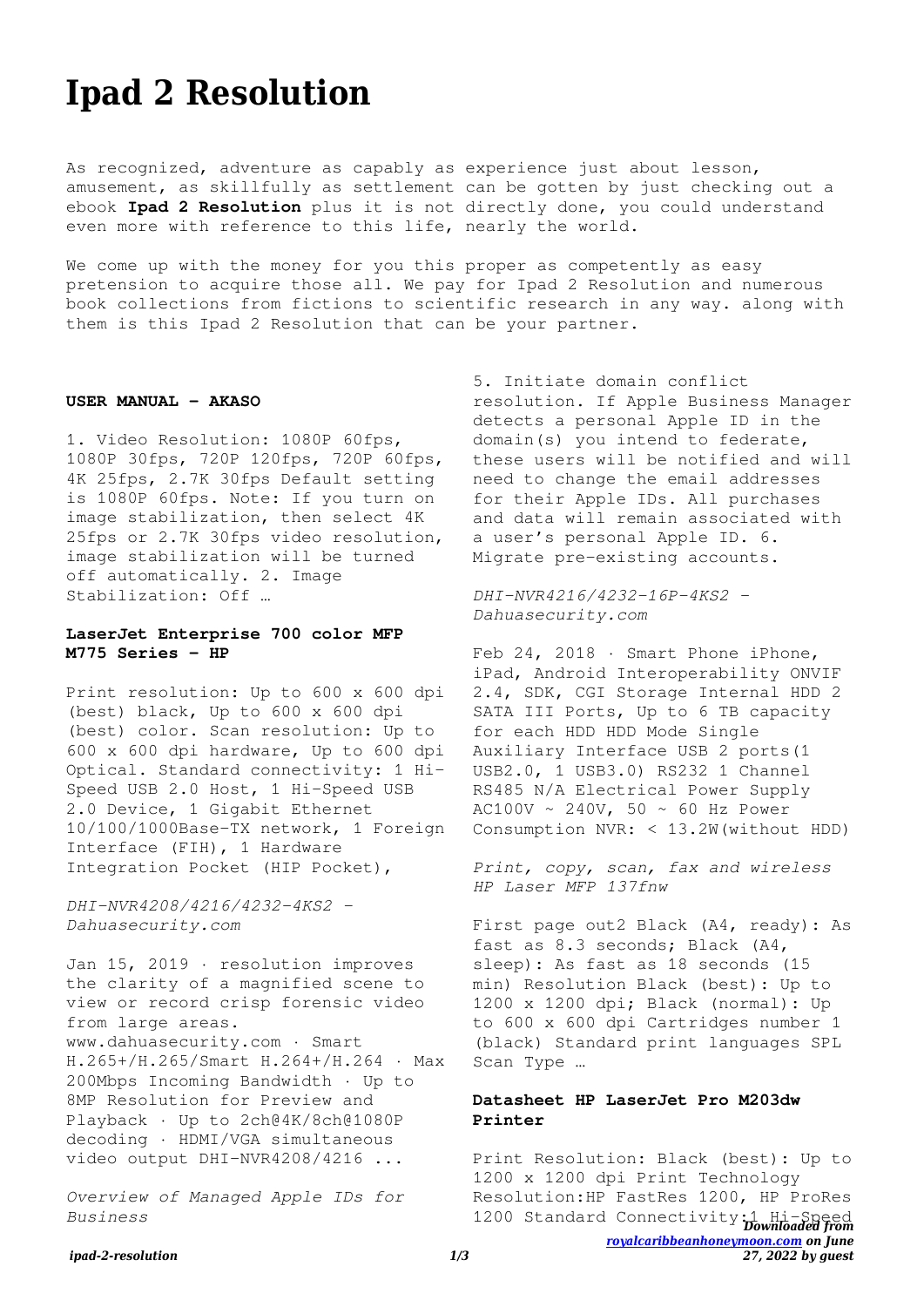USB 2.0; 1 Ethernet ... Print from iPhone® and iPad® with AirPrint®, which automatically scales jobs to the correct paper size.2

## **More COVERAGE for peace of mind - Natrelle.com**

Jan 01, 2021 · have your first ultrasound or MRI at 5 to 6 years after your initial implant surgery and then every 2 to 3 years thereafter regardless of whether your implants are for augmentation or reconstruction. If you have symptoms of or uncertain ultrasound results for breast implant rupture, an MRI is …

# **2021 NEW PRODUCT RELEASE TX-NR6050 7.2-Channel …**

Jun 17, 2021 · Massive 3 Dimensional sound and filmlike 8K resolution. Building key noise-reduction refinements into high-current amplification, the TX-NR6050 sets the bar for reference sound while bringing 8K/60p and ... maximum 96 kHz. \*10 Available free for iPhone and iPad at the App Store. Available free for Android devices on Google Play. Please check ...

# **Linda Bowers Rosemary Huisingh Paul F. Johnson**

2. A man from a window company stops by your house. The company is offering a 50% discount if you sign the contract and give them a \$100 deposit today. What is the problem? a. You need new windows. b. The company may not be reputable. c. The man is not wearing a tie. What should you do? a.

## **MusicCast Setup Guide - Yamaha**

En 3 1urn on the MusicCast compatible device.T 2ap the MusicCast CONTROLLER app icon on your mobile device and tap "Setup."T Tip If you have already connected a MusicCast compatible device to the network, tap "Settings" and then "Add New Device." 3perate the MusicCast CONTROLLER app following the onscreen instructions, then O press and hold the CONNECT button of the MusicCast ...

#### **Zeppelin Air - Bowers & Wilkins**

5.1 Set up your Zeppelin Air with your iOS device (iPod touch, iPad or iPhone) 7 5.2 Set up with Mac or PC 7 5.3 Setting up Zeppelin Air using a wired connection 7 5.4 Configuring iTunes 7 6. Using the Zeppelin Air USB Input 8 6.1 Playing Audio via USB 8 6.2 Data Synchronisation via USB 8 7. Zeppelin Air Firmware Update 8 8.

*MATH 213: Logical Equivalences, Rules of Inference and …*

• Resolution p\_q:p\_r) q \_r Example 1. Identify the rules of inference used in each of the following arguments. (a)Alice is a math major. Therefore, Alice is either a math major or a c.s. major. ... 2.Henry does not have an iPad. 3.Jill has an iPad. 4.Jack is a c.s. major. 4. Fallacies • A rming the Conclusion  $p = q q$  p · Universal A.C.

# **Welcome to AT&T Protect Advantage for 4 - Asurion**

2 3 AT&T Protect Advantage for 4 program details \* Claims approved by 6PM ET are shipped same day ... Apple® iPad® Pro 11"/12.9" 1 TB Samsung Galaxy S10+ 1TB ... Dispute resolution The Coverage Certificate contains a binding and individual Arbitration Agreement, which will be sent to

#### **iCloud Private Relay Overview - Apple**

of HTTP/2 to communicate with the proxies, with the same requirement for TLS 1.3 and raw public keys. iCloud Private Relay Overview | December 2021 7 QUIC transport protocol QUIC (RFC 9000) is a general-purpose transport layer network, standardized by the IETF in May 2021. Connections using QUIC can achieve great performance

## *DCP-J100 DCP-J105 MFC-J200 - Brother*

Mode (up to 60 minutes). Thow thor time *[royalcaribbeanhoneymoon.com](http://royalcaribbeanhoneymoon.com) on June* a Press Menu, 0, 1, 2. b Press a or b to choose On or Off. Press OK. c Press Stop/Exit. Sleep Mode 1 You can choose how long the machine will remain idle before it goes into Sleep

#### *ipad-2-resolution 2/3*